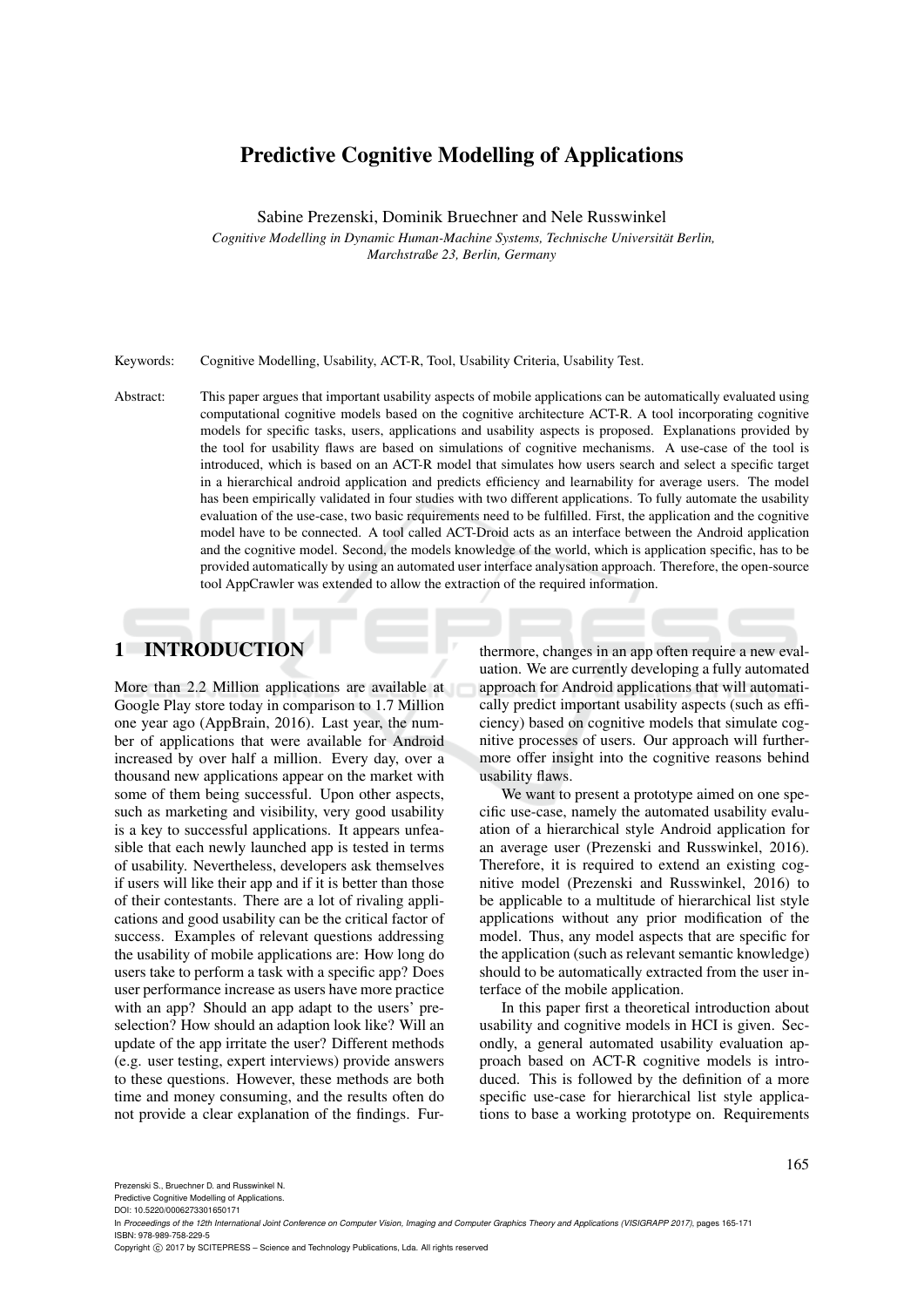on the approach are then defined to make it applicable on our use-case. Finally, future steps are elaborated followed by a discussion.

## 2 THEORY

#### 2.1 Usability

The term usability defines how efficient, effective, and satisfying the use of a technical system is (ISO-9241-11). The PACMAD (People at the Centre of Mobile Application Development) complements this usability definition with aspect important for mobile usability, namely learnability, memorability, users, task, context, and mental load (Harrison et al., 2013). Note that the usability of mobile applications should not be seen as a smaller desktop, but different aspects need to be considered.

While applications exist for almost every imaginable task, from selecting a recipe to planning a vacation, a single app mostly supports only one or two main tasks (e.g. messenger applications are mainly used for reading and sending messages or recipe applications for searching for recipes). And although on the surface applications appear incredible divers (e.g. different colors, font, framing of images), the core principles (e.g. menu-structure, organization) are similar for a large amount of applications. In our view these underlying core structures have a strong influence on many usability criteria. This similarity of structures in a wide range of applications and the focus on one or two core functions for most applications is why we propose that usability of applications can be analyzed using computational cognitive models. We aim to develop cognitive models for all aspects of PACMAD, but will begin developing models for the usability aspects of efficiency and effectiveness and learnability. In (Nielsen, 1994) a set of nine heuristics for different usability aspects were presented which can be applied during the application design process. In the past these were not automated testable. For some of those heuristics for good usability cognitive models could be developed as well.

#### 2.2 Cognitive Models

In our understanding, computational models are cognitive models if they can simulate human behaviour by simulating ongoing cognitive processes and mechanisms both on a symbolic and sub-symbolic level. We want to simulate the process of humans in order to understand and predict their behaviour.

#### 2.2.1 ACT-R

Our cognitive modelling approach uses the cognitive architecture ACT-R (Adaptive Control of Thought Rational) (Anderson, 2007). In general terms, cognitive architectures are computational platforms that allow the creation of models on the basis of how humans process information. Cognitive architectures constrain models in a way that only cognitively feasible models are possible. More than simply reproducing the behavioural output, cognitive architectures reveal underlying cognitive mechanisms. ACT-R is the most widely used cognitive architecture and it has been applied in many domains from air traffic control (Raufaste, 2006) to mathematical tutors (Ritter et al., 2007). It is open source and used by an active community of researchers. The ACT-R approach aims to achieve an unified theory of cognition in the future, and is the most successful computational approach of modelling human cognition on a symbolic level that we are aware of.

The ACT-R architecture consists of different modules (representing the modular structure of the human processing) and buffers (the communication interfaces of these modules). See Figure 1 for an overview of the most important buffers (arrows) and modules (boxes) of ACT-R. For example, there is a motor module for motor processes such as key-presses and a visual module (for visual processing). ACT-R also has a working memory module (imaginal module), which is important for learning and combining information and a declarative memory module where knowledge (chunks) is stored and retrieved from.

Writing an ACT-R model normally requires the modeler to specify the models' fact knowledge manually (declarative knowledge or chunks) and its rules (production rules, procedural knowledge). These production rules are the core part of the model. They consist of an *if* and a *then* part. The *if* part refers to the state and content of the buffers (e.g. if they are used and if they hold specific chunks) and the *then* part modifies the content and state of the buffers.

Next to the productions rules, the processing of information is governed by numerous sub symbolic processes, which have been added to the architecture only after empirical studies have confirmed them. For example, the retrieval of chunks from declarative memory is determined by the sub-symbolic activation value of the chunk, which depends on when the chunk was last used.

#### 2.2.2 Cognitive Models on HCI Aspects

A number of ACT-R models concern menu search or mobile interaction: (Byrne et al., 1999) demonstrated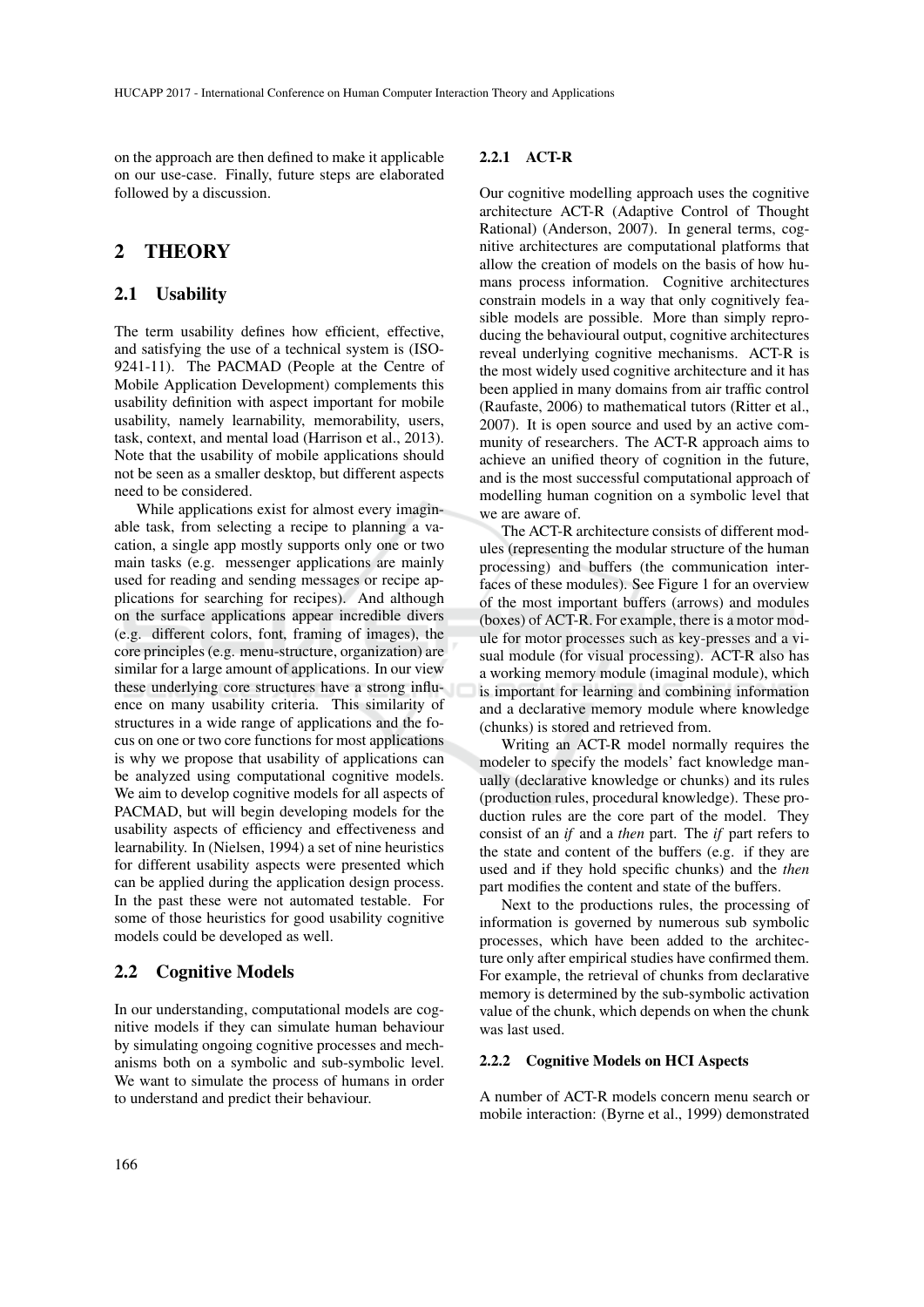

Figure 1: Here a selection of the modules (boxes) and buffers (arrows) of the ACT-R architecture is represented. Note that some modules have two buffers (e.g. the visual module).

that ACT-R models are capable of humanlike menu search in a controlled study. In this study, performance in a random menu selection task on a computer was compared with eye tracking and behavioural data. (Das and Stuerzlinger, 2007) modelled the learning of mobile phone usage for elderly novice users. The increase in performance in their model was realized through remembering locations of keys. (Gallagher and Byrne, 2015) investigated password entry on smartphones and offered model-based explanations on how requirements for complex passwords on smartphones should be designed to meet both users' abilities and safety requirements. These studies indicate that expert and novice behaviour, menu search, as well as learning behaviour can be simulated using cognitive architectures.

#### 2.2.3 Modelling Approaches of Usability

The modelling approaches presented above show only limited usability prediction based on existing cognitive architectures. The most successful approach is CogTool (John et al., 2004) and its' successor CogTool Explorer (Teo and John, 2008). These approaches can predict expert and novice search behaviour on websites. Some aspects of the approaches are based on ACT-R, but they do not use the full power of ACT-R due to a lack in memory and learning mechanisms. Thus usability aspects based on learning or related aspects, such as repeated usage, cannot be addressed by the CogTool approaches. Furthermore, much manual work (e.g. preselecting ideal paths) is required when working with CogTool.

Other modelling approaches of user behaviour are GOMS-based cognitive models. GOMS models are often used in HCI since their implementation is effortless and simple. Modelers specify Goals, Operators, Methods and Selection Rules to simulate user behaviour. Many GOMS models provide an acceptable prediction on the time that skilled users need for a predefined task. The straightforward approach of GOMS models makes them convenient to use; task are divided into subsets of operators with assigned time value. Although these models are declared "cognitive" they mainly consist of different motor and visual operators. A single mental operator (with a specific time value) represents the entire cognitive process of "thinking", which is oversimplifying for many evaluation questions. GOMS models are a great approach whenever the objective is to find out how much time a skilled user will need for a task. Other (non-cognitive) usability modelling tools exist as well, in that they use different computational algorithms to analyze aspects such as font-size, color, contrast (Amalfitano et al., 2012; Choi et al., 2013).

Two major challenges have prevented modelers from evaluating usability of mobile applications with cognitive architectures and are the reasons why tools with diminished explanatory power have been used instead. The first challenge is the necessity to (re) construct an interface the model can interact with. We have developed a new tool, ACT-Droid (Dörr et al., 2016), that directly connects Android applications with an ACT-R environment, making mock-up creations or translations obsolete. The second challenge is the high amount of expertise that is currently required to construct cognitive models with cognitive architectures. The more different the applications are in terms of general interaction mode, the more effort it takes for the modeler to transfer a model to another app even if the cognitive mechanisms in the model (e.g. learning mechanism) are the same. Therefore, we are focusing the modelling work on transferable cognitive models. These can be reused for other similar applications without effort. Such a model exists for hierarchical list style applications. It has successfully predicted empirical user behaviour (such as repeated application usage) for two different applications. The studies and results are described in more detail in (Prezenski and Russwinkel, 2016) and are summarized in the following: The two applications were a shopping-list application, which allows users to select items out of different stores and categories and a real-estate application from which users can select search criteria (e.g. search for an apartment with 60m). Four empirical user studies, two with each application, were conducted. The users were required to repeatedly search for seven criteria with the same version of the application twice, and then the application was modified either due to an update (shoppinglist application) or due to adaptation to prior selected search criteria (real estate application). Two different versions of both applications existed – thus, in each of the four studies, the participants started with a dif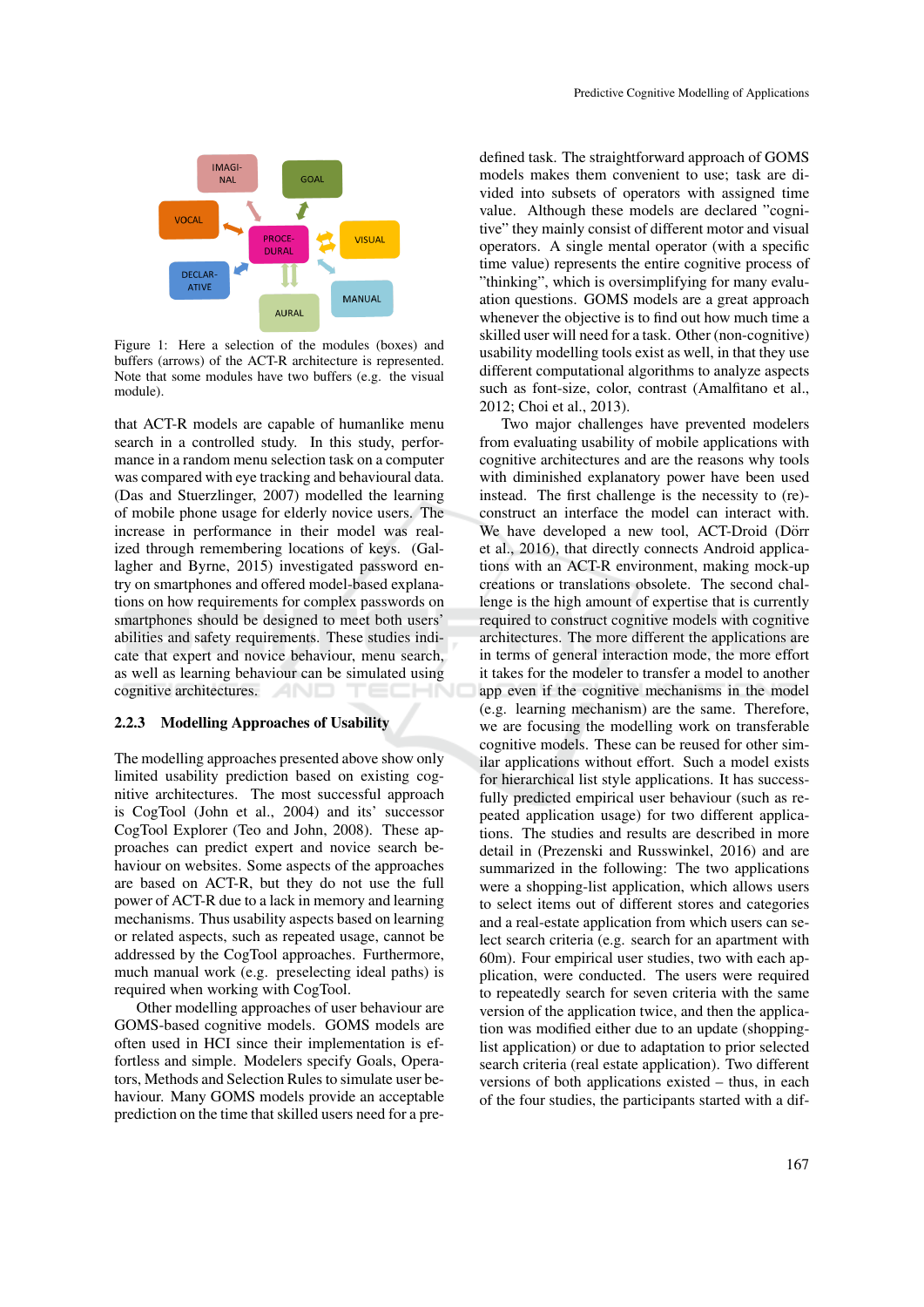ferent application. The ACT-R model predicts mean overall item selection time of users for first and second time search. Furthermore it predicts search behaviour after updates accurately in terms of correlation and mean standard deviation (see Figure 2, originally appeared in (Prezenski and Russwinkel, 2016, p. 205).



Figure 2: Mean target selection time for the four different studies for the modelled and empirical data (Prezenski and Russwinkel, 2016).

# 3 PROPOSED USABILITY EVALUATION APPROACH FOR MOBILE APPLICATIONS

## 3.1 Overall Aim

Our longterm goal is to develop a toolset which can automatically access important usability aspects of mobile Android applications as defined in PACMAD. In the development phase, features will be added subsequently and evaluated empirically.

Our approach is aimed at helping developers evaluate design alternatives in terms of cognitive aspects of usability. The toolset will output numerical values for different usability criteria such as efficiency (mean time on task) and effectiveness (proportion of successful attempts on whole attempts). Comparative values will be incorporated in the future as well. See Table 1 for an overview on the toolsets' proposed functionality. Testing an application will require the tool-users to pre-select certain application properties as shown in Table 1.

| Application type   | text-style                        |
|--------------------|-----------------------------------|
|                    | menu type - hierarchical          |
|                    | icon-style                        |
|                    | $\sim$                            |
| Usability criteria | efficiency                        |
|                    | effectiveness                     |
|                    | learnability                      |
|                    | cognitive load                    |
|                    | satisfaction                      |
|                    |                                   |
| Type of task       | search & select specific target   |
|                    | search & select unspecific target |
|                    |                                   |
| Type of user       | average user                      |
|                    | elderly user                      |
|                    | initial use                       |
|                    | second time use                   |
|                    | context                           |
|                    |                                   |
|                    |                                   |

Table 1: Proposed functionality.

The level of detail of the output will also depend on the developers previous selections. The output will consist of numerical values (such as mean and standard deviations, a comparative value in relation to other similar applications) and a more cognitive output, revealing potential cognitive causes of usability flaws (e.g. retrieval failures for uncommon words).

For different applications (e.g. icon based vs. text based), different tasks (e.g. search and selection of a specific targets, search for an unspecific target), and different usability concerns (e.g. efficiency, learnability), the cognitive modelling community has come up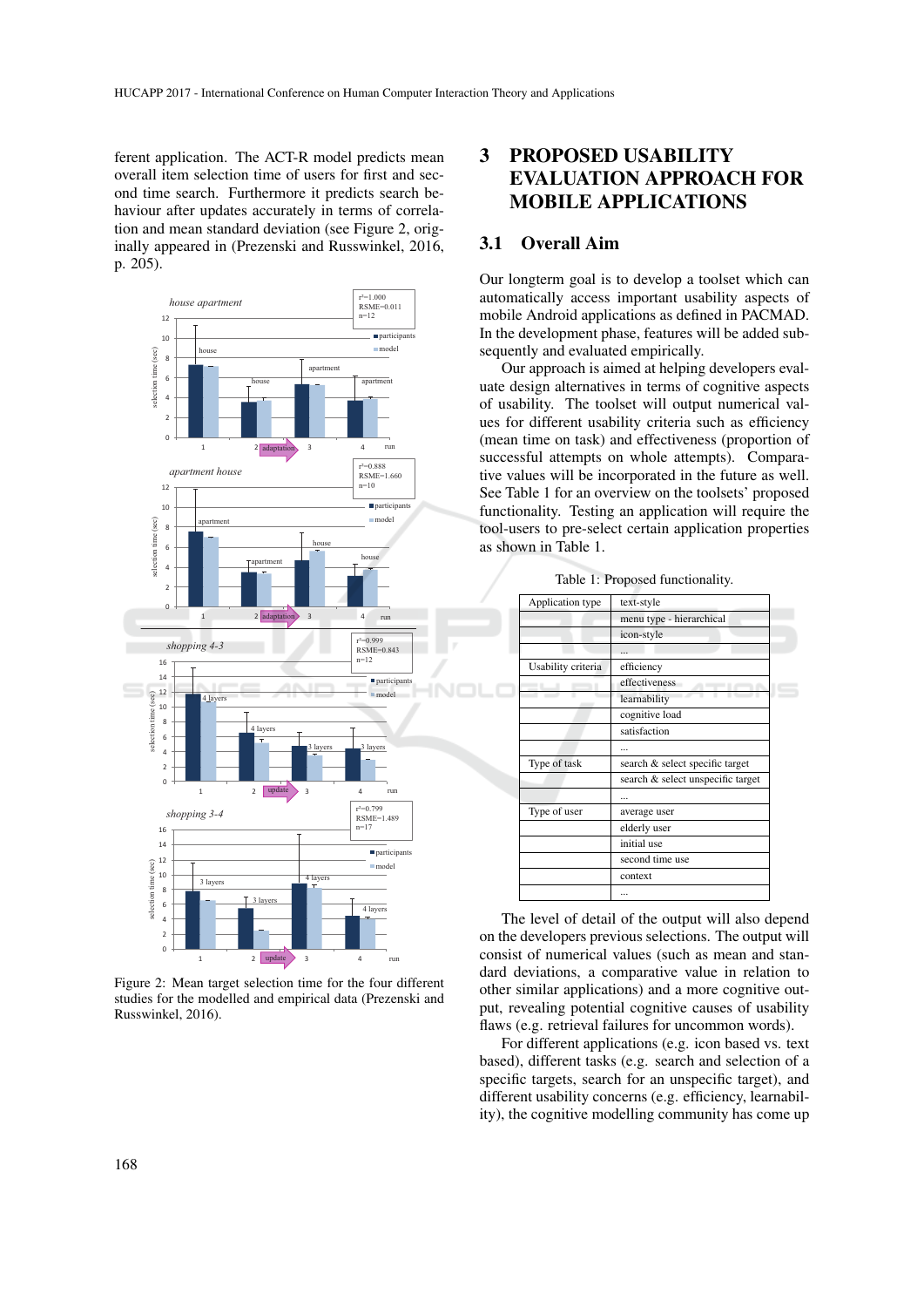with some solutions; however, much work is still required.

To move towards a fully automated usability evaluation approach based on cognitive models, we want to present a prototype for a certain use-case in this paper. Our use-case is the automated usability evaluation of a hierarchical list style Android application (cf. (Prezenski and Russwinkel, 2016) model for an average user). The model makes predictions for initial and repeated use and can evaluate the usability criteria efficiency (average time on task) and learnability (comparing first and further time on task). The model supports the selection of specific targets as a task.

### 3.2 Current State

#### 3.2.1 ACT-Droid

ACT-R is written in the programming language LISP, and mobile applications are mostly developed for either iOS or Android. Enabling interaction between ACT-R models and mobile applications is crucial. To allow the model interaction for Android, ACT-Droid was developed (Dörr et al., 2016). ACT-Droid uses TCP/IP sockets to directly link ACT-R models with Android applications. Currently, we are working on integrating Touch-Commands for ACT-R (Greene et al., 2013) into ACT-Droid. Touch-Commands, such as swipe and peck, have been implemented in ACT-R with the ACT-Touch approach.



Figure 3: Overview of the Shopping-List Application.

#### 3.2.2 Android Demo Application

A model to automatically evaluate cognitive aspects of usability in mobile applications has been developed (Prezenski and Russwinkel, 2016). We tested the model with a shopping-list demo application (see Figure 3). It allows searching for items which are organized in categories and subcategories. E.g. if a person (or the model) wants to select *alcohol-free beer*

for their shopping list, they must first select *shops*, then *bottleshop* and then *beer* before they can select the target *alcohol-free beer*. Each subcategory is on a different page of the app.

#### 3.2.3 ACT-R Model

When the model searches for a target the first time (initial use), it does not know which subcategory it has to select in order to find its targets. Thus, every item of each category is read and for each item the model uses its knowledge of the world to check if the target can be found under the current category. In other words, if there is an association between the target and the current item. For example, the model sees the word "vegetables". It will check its knowledge of the world if there is connection between "vegetables" and its target "alcohol-free beer". If it can not find a connection in its' knowledge of the world, it will read the next item "beer" and search for a connection in its' knowledge of the world. If it finds a connection, the model will select the category, remembering the position of the category and build up a path (in working memory) containing the categories leading to the target. Thus, it builds up experience and can later (e.g. when it is looking for the same target again) use its experience to navigate the target using the paths and position chunks stored in its declarative memory. Sub symbolic mechanisms, such as activation, influence if the chunks (paths, position and associations from world knowledge) can be retrieved.

Currently, the *knowledge of the world chunks* need to be added by hand for every new app which needs manual effort.

## 3.3 Towards a Fully Automated Interface Evaluation Approach

In order to create a working prototype of our automated approach, it is required to extend the current ACT-R model to be applicable to a multitude of hierarchical list style applications without prior modification. Furthermore, we need to supply the knowledge of the world to the ACT-R model by automatically extracting it from the user interface of the mobile application. The data flow of our approach is presented in Figure 4. ACT-Droid acts as an interface between



Figure 4: Data flow.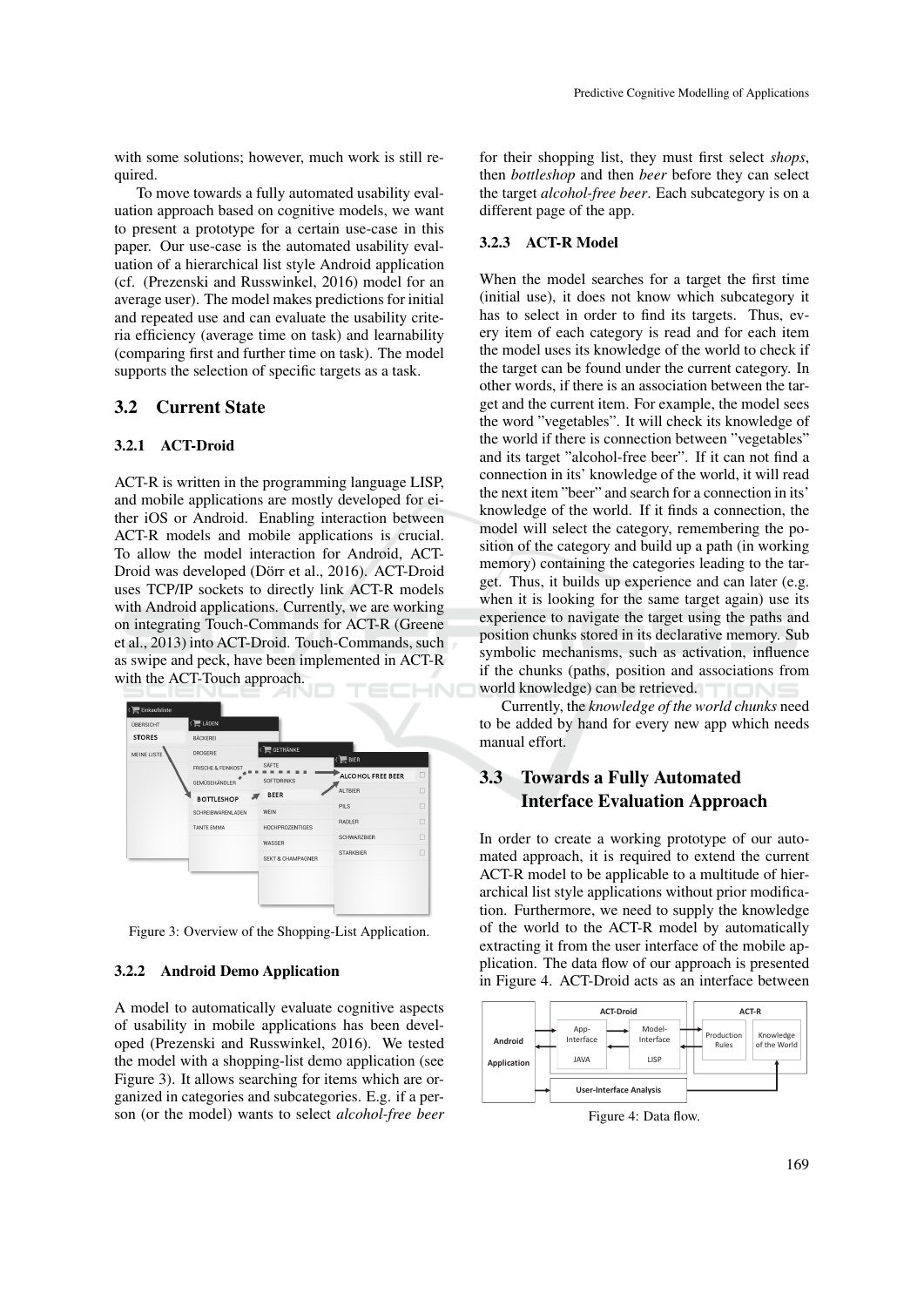the Android application and ACT-R. Additionally an UI analysis is executed beforehand (see 3.3.2).

#### 3.3.1 Extension of the Current Model

As a next step we want to demonstrate that automatically evaluating cognitive aspects of usability in mobile applications is feasible using the (Prezenski and Russwinkel, 2016) model. We will extend the model, so that it will be applicable for all hierarchical list style applications without any manual modification. Thus, we can automatically predict efficiency, effectiveness, and learnability for first and further time use of these applications. In order to understand which of the models' aspects need to be modified, the main model mechanism and an exemplary app which the model processes will be explained briefly. For a more detailed description of the model, see (Prezenski and Russwinkel, 2016). The model is for menu-based hierarchical applications that are text-based. It simulates search and specific target selection and can model both initial and repeated use.

#### 3.3.2 Automated UI Analyzation to Create World Knowledge

Currently, the *knowledge of the world chunks* need to be added by hand for every new app. We want to automate this process using a program that automatically enables the creation of new chunks in ACT-R declarative memory module. The chunks will be the connection nodes between all possible targets in an app and the categories and subcategories leading to the targets. The chunks will always contain only two elements (e.g. the target and a category).

To acquire this *knowledge of the world chunks* automatically, it is required to analyse the complete user interface of the mobile app to evaluate beforehand. For our first use-case, the analyzation of an android app, an OpenSource approach to crawl user interfaces called AppCrawler, was extended. This application is an automatic UI testing tool for Android based on UIAutomator, a UI testing framework suitable for cross-app functional UI testing across system and installed Android applications.

AppCrawler uses a Depth-first search algorithm (Cormen, 2009) to traverse through an apps interface. DFS is an algorithm for traversing or searching tree or graph data structures (Cormen, 2009). By using the DFS for our use-case, every screen of the application is traversed.

The existing implementation needed to be extended to extract the text value of each clickable menu item. Additionally, it was necessary to extend the AppCrawler to store all menu-item to target relations

which are then used to create the knowledge of the world for the ACT-R model. Targets in this case are the leaves of the search tree, e.g. alcohol-free beer, menu-item to target relations would be bottle-shop alcohol-free beer and beer - alcohol-free beer. The automatically extracted information can then be supplied as *knowledge of the world chunks* to the ACT-R model.

### 3.3.3 Pre-activation of Targets

In a further step, the pre-activation of these targets will be weighted depending on how often they appear in the same sentence in written language databases (such as Wikipedia). Such an approach is used in combination with ACT-R and described in more detail in CogTool Explorer (Teo and John, 2008).

# 4 DISCUSSION

Some questions remain open and more work is required until a developers' version of the tool can be launched. For many aspects of the tool, cognitive models still need to be developed and evaluated.

Currently, we are exploring possibilities to model elderly users with ACT-R and incorporate such mechanism into the tool.

We would also like to extend the cognitive models for different cultural backgrounds (e.g. reading direction in arabic).

Furthermore, the UI analyzation approach needs to be extended to cover different kinds of app layouts (e.g. text-style, icon-style) as well as different app development platforms (e.g. iOS).

As a next step, we want to apply the modelling approach of the use-case to a common used application and compare the model results with user data. If this is successful, this is a strong proof of concept that ACT-R-based cognitive modelling is indeed useful for usability testing.

We are often asked why we attempt to model with ACT-R instead of using machine learning approaches to simulate user behaviour. With enough training and data, neural network approaches (e.g. machine learning algorithms) can probably predict user behaviour as well; however they cannot offer any insight into why these results are obtained. The cognitive processes of users leading to the outcome are a black box. Thus, no advice on cognitive aspects to designers on how to change the applications can be given by such an approach in comparison to an ACT-R approach. Given that the use-case is fully automated (see 3.3.2) and pre-activation of the *knowledge of*